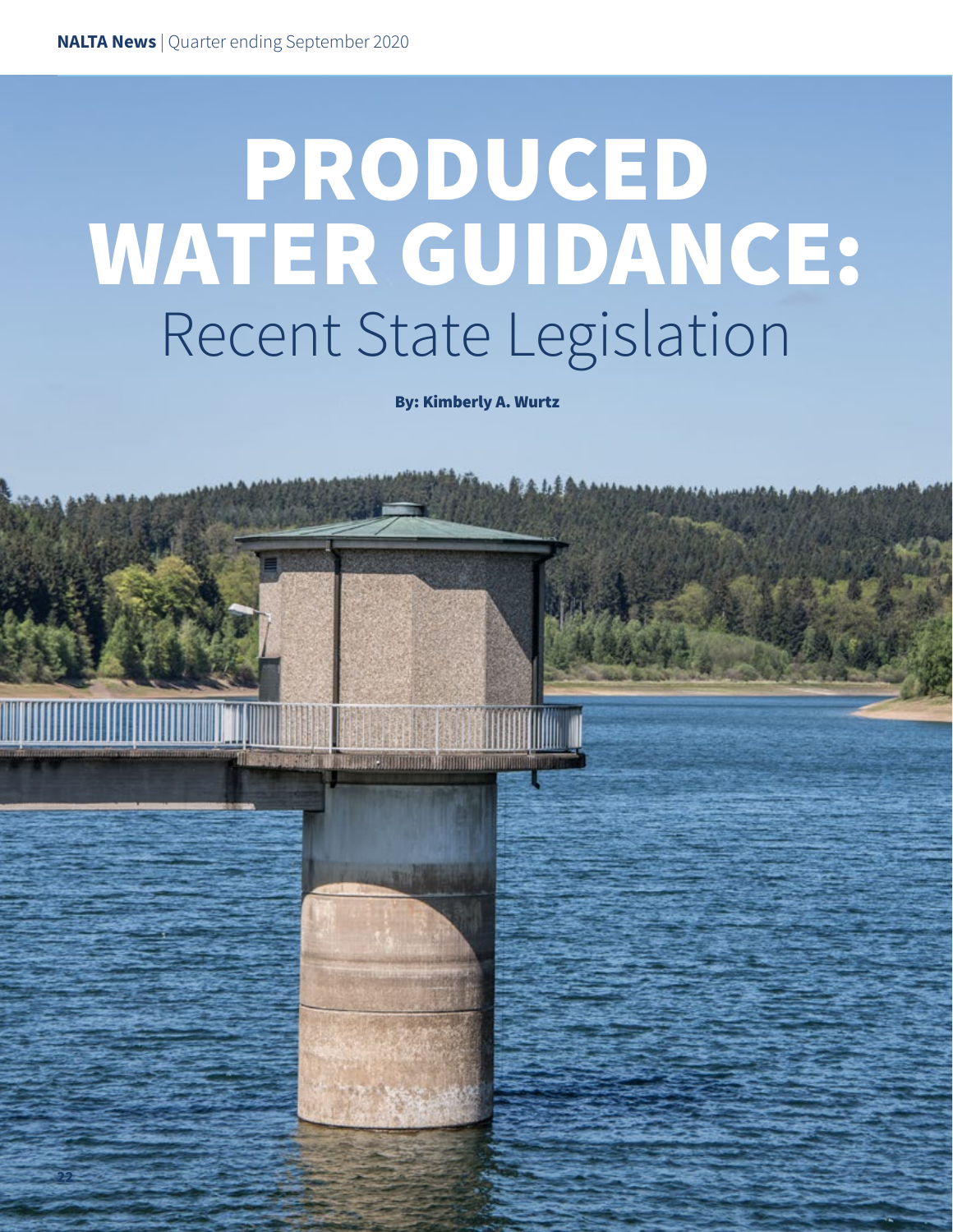

*Kimberly A. Wurtz*

Management and use of the produced water<sup>1</sup> resource has become an increasingly important part of oil and gas development and operations. As the industry has evolved and production rates have increased, the correlated increase for the amount of water that is associated with that production has shifted how the industry uses and manages the produced water resource. An emerging consensus appears to be that utilizing recycling and re-use technology with produced water may be the best option for handling these large volumes moving forward.

Texas and New Mexico passed legislation in 2019 that provided guidance for the use and management of produced water. In 2020, Oklahoma did the same. Operators in these states rely on groundwater for hydraulic fracturing but must also handle the water that is produced as a byproduct of the production zone. This reliance on water, in conjunction with the corresponding need for efficient and beneficial management of the resource, has opened the door for these states to legislatively respond to the rapidly adapting industry.

All three states have taken steps to distinguish and classify produced water as a separate, distinct entity from the groundwater estate. The new laws enacted in Texas, New Mexico and Oklahoma focus specifically on the produced water resource and are targeted at managing the resource while also providing incentives and guidance for the beneficial re-use and recycling of industry water.

#### **Water in the Permian Basin**

Texas and New Mexico, like other energy producing states, view the water resource as an integral commodity for both the landowner and the operator. Both states have a high demand for water resources while they face diminishing supplies. The union of high demand and lack of supply have become driving forces for additional water management options. Drought and drainage are the main concerns for the Permian and Delaware basins. Located in the Chihuahuan desert, this area receives approximately less than ten (10) inches of precipitation each year. Thus, water sources in both states are highly valued, regardless of the elements and minerals contained within.

The Permian Basin encompasses a large swath of land in West Texas. In this area, oil and gas development is embedded in the community and culture. By 2023, Permian Basin production is expected to reach approximately 5.4 million barrels of oil per day. In June of 2019, Texas alone produced approximately 94 million barrels of crude. Accordingly, one can estimate the produced water associated with that production will reach approximately 5 times that amount. For an area that is in need of water, yet also plagued by drought conditions, understanding and transacting with the produced water resource may provide some relief.

#### **Texas**

The Texas Legislature has labeled produced water as "waste," recognizing a clear distinction between the groundwater estate and produced water. In doing so, the legislation focused on produced water as an oil field waste issue and not as a water ownership issue.

Texas addressed the produced water resource by passing Texas House Bill 3246 ("HB 3246"). HB 3246, which became effective September 1, 2019, provided the industry with guidance regarding produced water, and placed a special emphasis on recycling and reusing produced water. HB 3246 further established that when a person takes possession of fluid oil and gas waste (produced water) to treat it for a subsequent beneficial use, the produced water becomes that person's property and can be transferred and conveyed to third parties for disposal or use in treated or untreated form. In essence, the Texas Legislature created a possession-based standard, allowing the possessor of the water to transact with more confidence and security.

HB 3246 begins with an "unless clause," stating that "[u]nless otherwise expressly provided by an oil or gas lease, a surface use agreement, a contract, a bill of sale, or another legally binding document," the possessor of the produced water essentially becomes the legal owner. This language was included in the bill to protect existing contracts, recognizing that a landowner may still transact with the water supply, separate and apart from this new law.

<sup>1 &</sup>quot;Produced Water is the water naturally occurring in the targeted hydrocarbon formation that also flows to the surface through the wellbore during oil and gas exploration and production." Adam Friedman, Recycling Flowback and Produced Water: Can Texas Do More to Throw Away Less?, The State of Bar of Texas Oil, Gas and Energy Section (Fall 2016).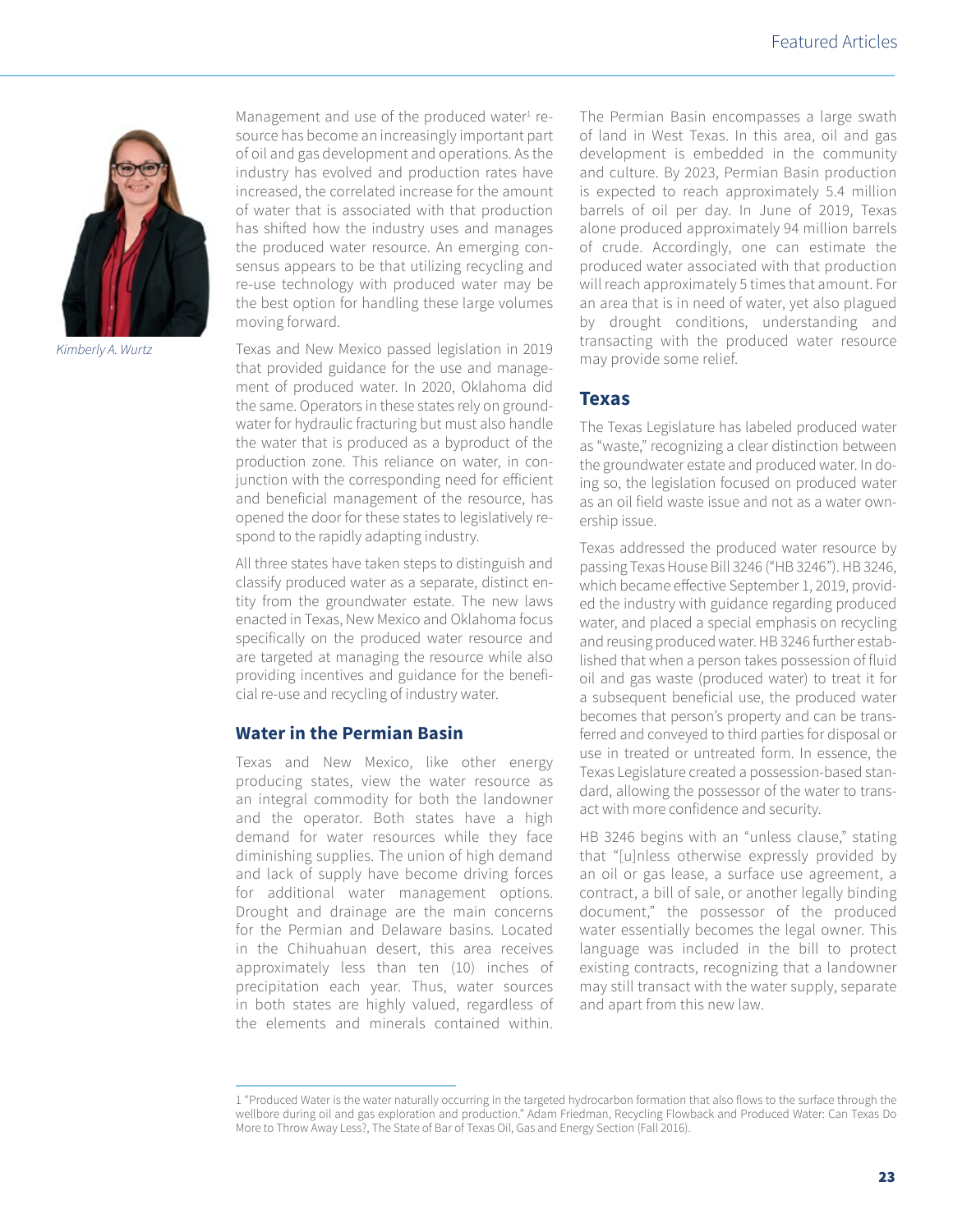

Texas presents significant challenges and corresponding opportunities when it comes to water management due to the differing landscape and high producing basins. New Mexico faces many of the same water driven challenges. Due to their similar demographics and shared basins, there is overlap when it comes to water use and management, creating a cooperative environment to help both states overcome their hurdles.

### **New Mexico**

The New Mexico Legislature passed House Bill 546, also known as the Produced Water Act ("PWA"), effective as of January 1, 2020. This bipartisan effort was intended to encourage and facilitate the recycling and re-use of produced water by oil and gas producers, and also provide legal certainty for those who transact with the resource within New Mexico borders. As with Texas, the New Mexico PWA provides that the ownership of produced water is in the person or entity in possession of that water.

As found in Texas HB 3246, the New Mexico PWA also contains a similar "unless clause," stating that "unless otherwise provided by law, a contract, bill of sale or other legally binding document," the PWA may govern the ownership of the water.

The PWA also granted authority over the produced water resource to the New Mexico Environment Department. With the passing of the New Mexico Produced Water Act, many believe that most of the obstacles faced in the past with recycling produced water, i.e. concerns with liability and questions of ownership and authority, have been successfully addressed.

# **Oklahoma**

While Texas and New Mexico face drought concerns, Oklahoma has faced disposal concerns accompanied by seismic activity in parts of the state. In addition to guidance for seismic activity, operators may now also find guidance for water management through Senate Bill No. 1875. The Oil and Gas Produced Water and Waste Recycling and Reuse Act was enacted in 2020 and becomes effective on November 1, 2020 and should provide an additional resource for those handling produced water.

Oklahoma's new law is complimentary to the produced water legislation in the neighboring states of Texas and New Mexico and also contains a similar "unless" clause, giving priority to existing contracts. In many ways, the new laws in all three states can be viewed as complimentary laws. When viewed together, it would appear that the states have responded to their overall needs in their individual ways, while also finding common ground for efforts across state lines.

## **Practical Guidance**

What do these new laws mean for those who work hands-on with the various transactions? What issues will follow these new laws that may have not been foreseen during their drafting and enactments? With new laws, there is always a bit of uncertainty: words on paper are one thing, but what do the words mean when they are put into action? Gaining an understanding of not only the intent and language used within these laws, but also how the laws will be applied, is critical for transacting with produced water going forward.